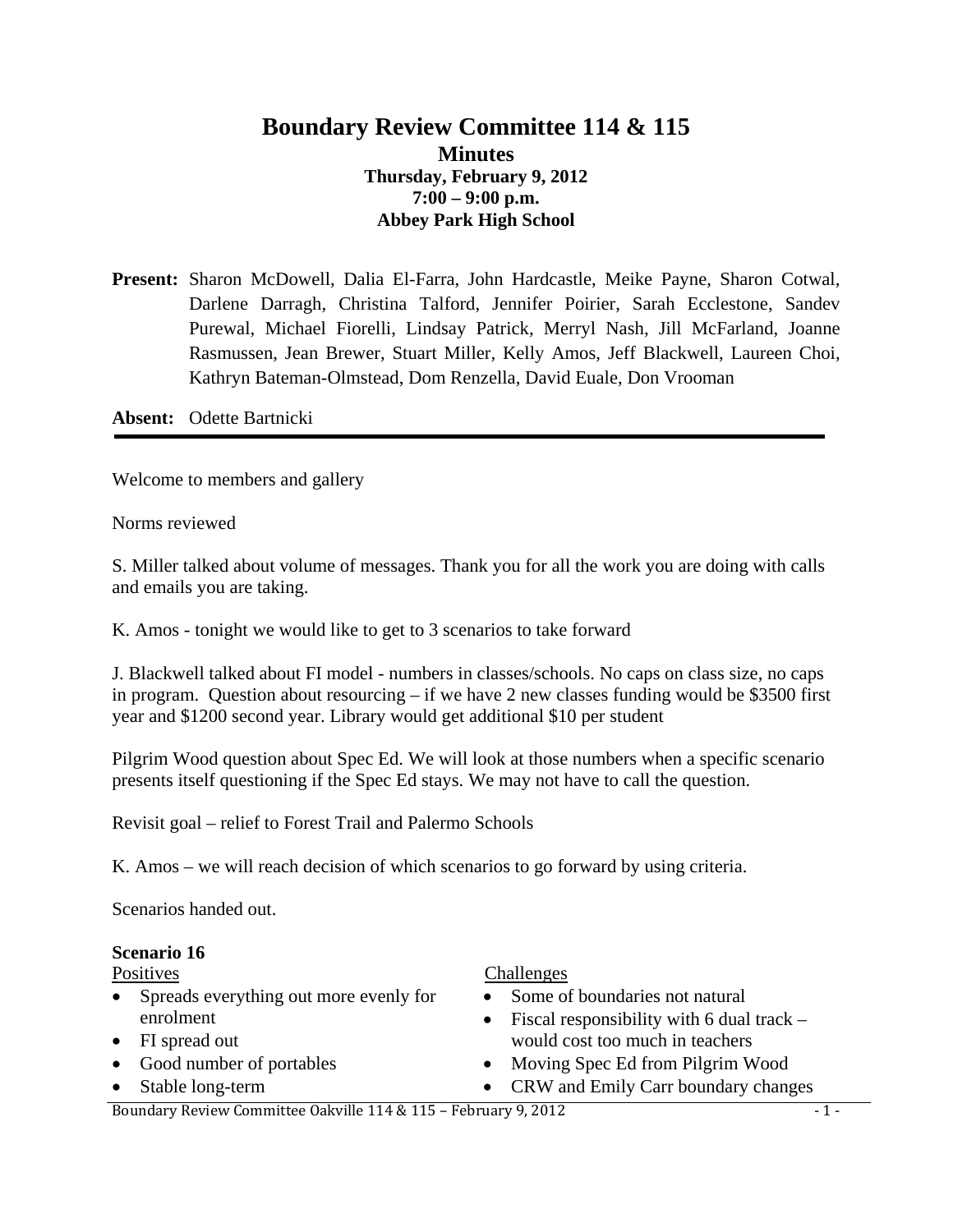- Like concept that certain areas are selfsustaining with dual track home schools
- Program viability natural for FI in CRW, Emily Carr school, English at Forest Trail
- Gr 1-5 being splintered into several schools and splintering cohorts

Opinion that Palermo should stay blue square. L. Choi explained the development in Palermo and that they have little historical data to work with for that school for numbers.

## **Scenario 17**

- Q. Should decision be based on number of portables
- A. In terms of over and under utilization, we have to look all of the scenarios portable numbers, students etc. This will impact some children right away.

## Positives

- Fiscally responsible
- Keeps Palermo together
- Program viability looks good

**Challenges** 

- Over utilization at CRW, Palermo and Pilgrim Wood
- Imbalance between Pilgrim Wood and Abbey Lane – would work better if Spec Ed moved to Abbey Lane
- Different boundaries for FI and English at Emily Carr and CRW
- Not an over all balance
- recommended tabling
- Moving too many students after they have had a move

# **Scenario 18**

**Positives** 

- Overall balance
- Palermo stays together
- 4 FI programs off to strong start
- gives program viability early
- Forest Trail is over utilized 2012, 2013 and then levels out

## **Challenges**

- Forest Trail still single track, not community school
- Regional programs moved from Pilgrim Wood
- Year 1 Pilgrim Wood would present split classes
- You will have one teacher that would have a split in morning and different split in the afternoon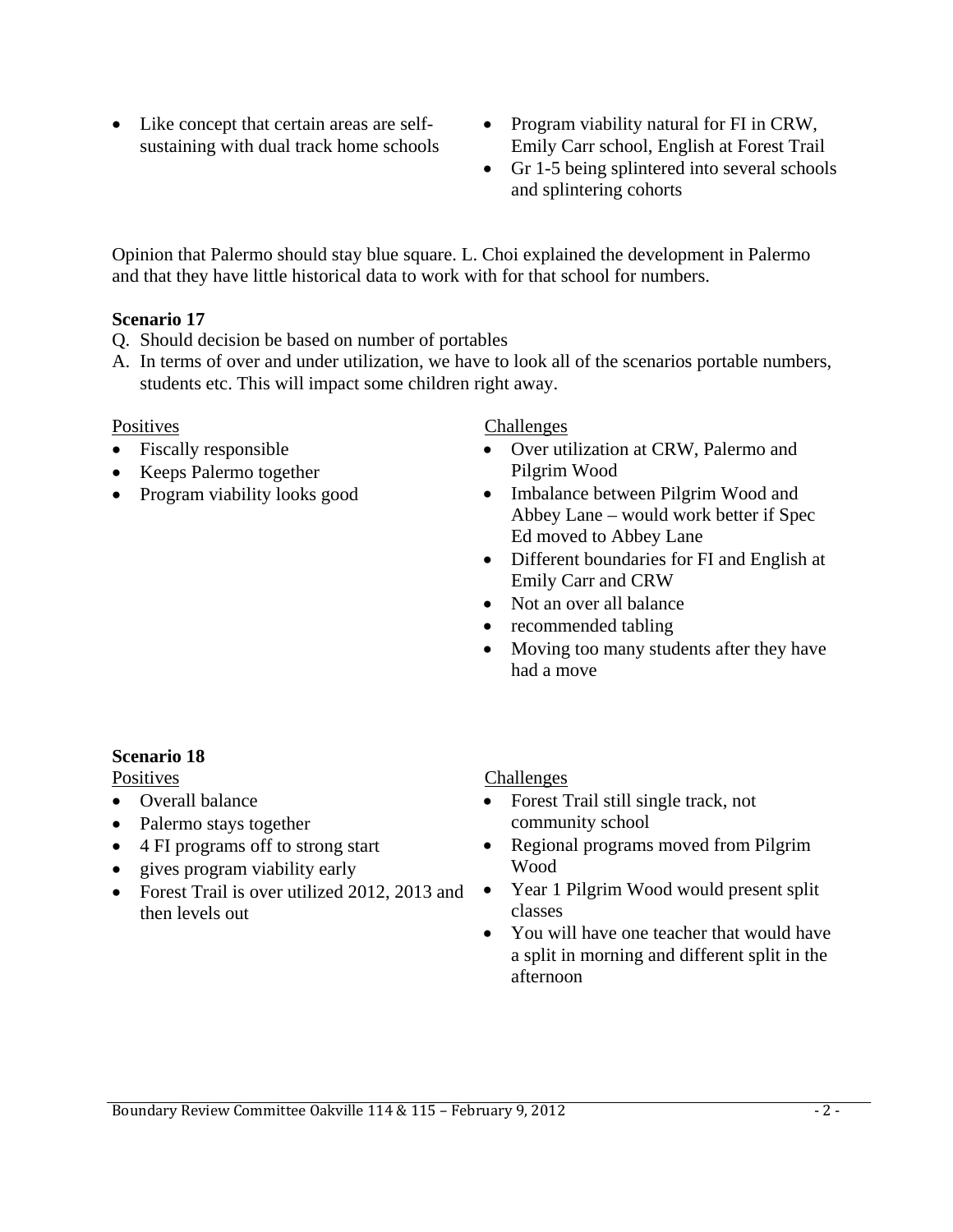## **Scenario 19**

Positives

- Palermo stays together
- Forest Trail is dual track for local schools
- All dual tracks look okay
- reflects reasonable boundaries

### Challenges

- Stable long term boundaries at risk if one program overwhelms another
- Forest Train English French imbalance
- Busing from Emily Carr
- Q. Can we ask Trustees say that if we are changing schools to dual track that they won't let one program over-run the other?
- A. That question is not part of the BRC.
- Q. Would parents of English students at West Oak be okay with children moving to Forest Trail?
- A. Parents generally did not want to move their English track children from West Oak to English Track at Forest Trail. But there was an agreement from some of the West Oak community that it would not be a bad idea.

## **Scenario 20**

Positives

- Program viability
- Significant cohorts
- Fiscal responsibility

Challenges

- Not enough dual track schools for sense of community in neighbourhood
- Over utilization at Palermo and Pilgrim Wood

Explanation of this scenario:

- trying to find viable program and not too many dual track
- want the children to have a sense of community at school.
- Utilization of Heritage Glen and Pilgrim Wood off the map
- Big difference in percentage of students north and south of Upper Middle Rd.
- FI numbers south of Upper Middle will change once FI is south. Parents have made conscious decisions to send to neighbourhood school
- Other people purchase houses to specifically to go to single track school
- Must remember FI is an optional program

Starting with tonight's scenarios:

## **Scenario 17**

- suggested to eliminate.
- Positives and challenges reviewed.
- Consensus reached to eliminate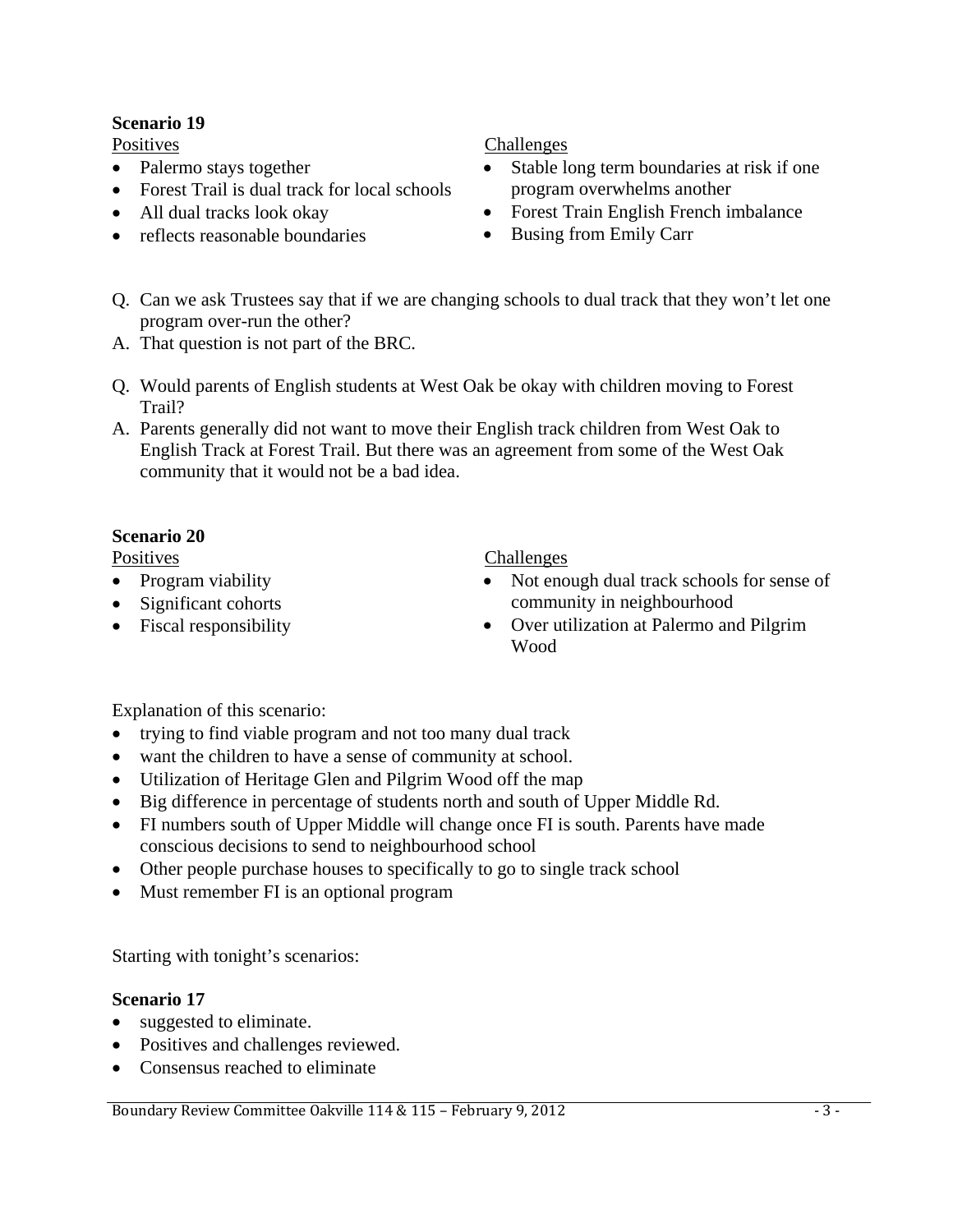Parent made point that dual track works perfectly in Palermo. 80 percent of Ward 4 is English. If you ever opt out of FI in a single track school you lose whole school where in dual track you can stay in same school with friends.

## **Scenario 16**

• Planning explained the square FI boundary for Heritage Glen is a geographical boundary to relieve FI issues at 3 schools

At this point, scenarios 9, 10, 12, 13, 15, 16, 18, 19, 20 remain

## **Scenarios 13 & 18 are very similar**

- Abbey Lane get Spec Ed is only difference
- Program viability in both
- Can you have 3 programs in 1 school? Yes.
- Why move kids (spec ed) when you don't' need to
- Scenario 13 does not give Palermo relief where they want

D. Euale explained this is a boundary review and Spec Ed does not have boundaries

- Scenario 18 meets more criteria than  $13 -$  is best of the two
- Consensus reached to *eliminate scenario 13 and keep scenario 18*

## **Scenarios 15 and 19 similar**

- Difference is how Palermo is deal with
- Scenario 15 does better job balancing Palermo but splitting community to too many schools.
- Palermo's concerns are of displacement
- Agree that 19 is better
- One parent doesn't understand since Palermo has more portables
- Can we bring a scenario that brings the number of portables down
- Should we tweak 15 in Palermo boundary down creek and send some FI to other school(s)
- Palermo will always be busy a high density
- make sure that the scenario does not send us back here in 2 years

K. Bateman Olmstead wants to hear from Forest Trail parents who have experienced 15 portables.

J. Blackwell stressed we need to find relief for Forest Trail and Palermo.

### Consensus *Scenario 15 to go to the steering committee to consider with changes* and *scenario 19 is eliminated*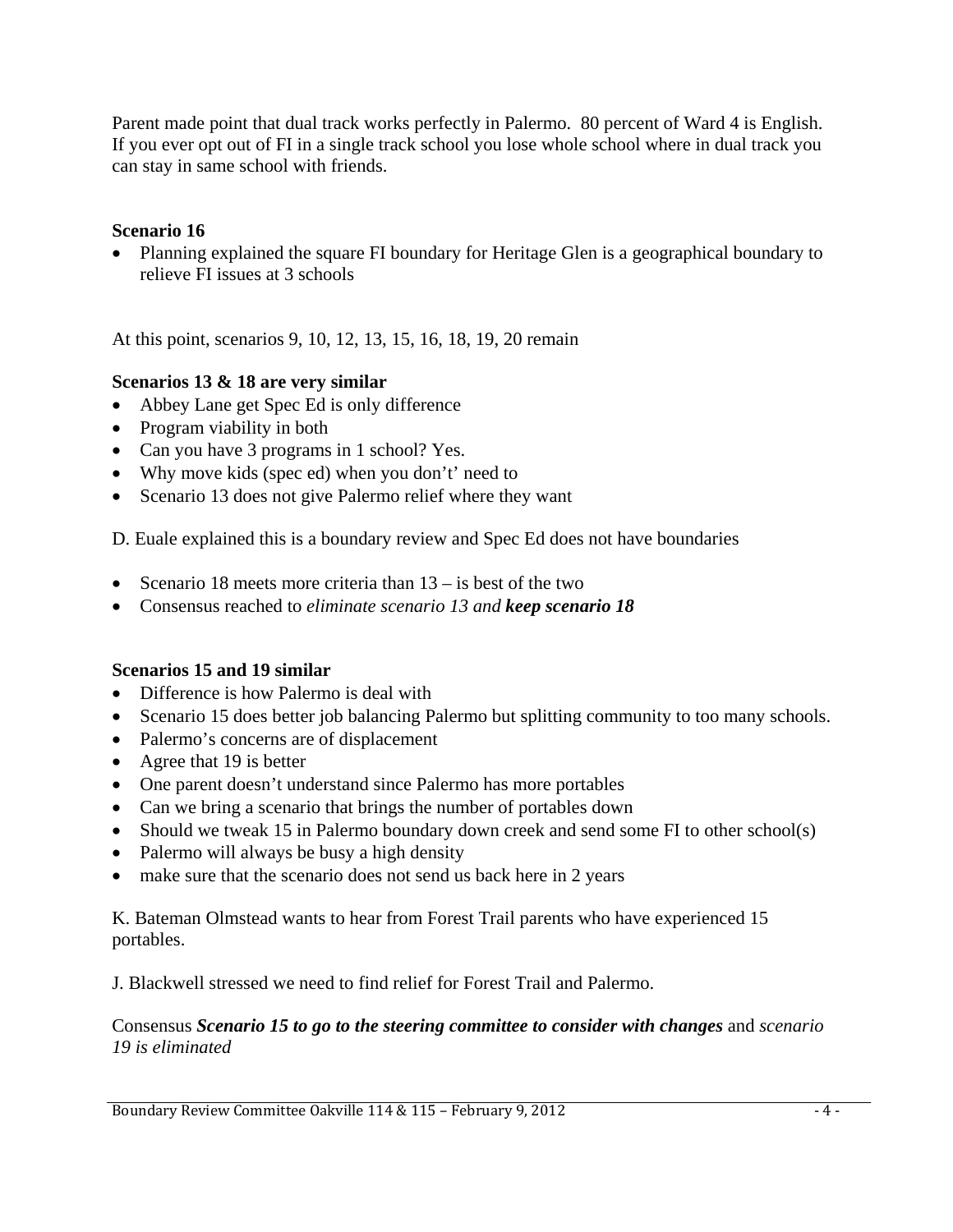### **Scenarios 12 and 16 similar**

- Scenario 12 was tweaked and is now 16.
- *Scenario 12 eliminated*

#### **Scenario 20**

- doesn't work because balance some schools over utilized some under
- doesn't relieve Palermo
- *Scenario 20 eliminated*

### Scenario 10

- relieves accommodations issues
- doesn't help Palermo
- other scenarios offer better solutions
- *scenario 10 eliminated*

## **Ten Minute Break**

Review criteria Thank you for hard work and being respectful of each other

### **Scenario 9**

- Overcrowding at Palermo in very near future, doesn't seem responsible
- Abbey Lane not good
- consensus to *eliminate scenario 9*

#### **Scenario 15**

- could be possible with tweak not taking English students from Palermo
- English at Forest Trail not really viable
- Use natural boundary and not pipeline
- When redoing could this be sent out before Monday night
- Lose opportunity for Emily Carr and CRW to offer FI
- *Keep scenario 15 but becomes scenario 21*

#### **Scenario 18**

- Similar to 9 but addresses Palermo more
- *Keep scenario 18*

#### **Scenario 16**

- Gifted stay at Pilgrim Wood
- Rejig West Oak and Forest Trail boundary
- Don't like 6 dual tracks but wants a scenario showing dual tracks and a single track
- Concern about 6 dual tracks with division of kids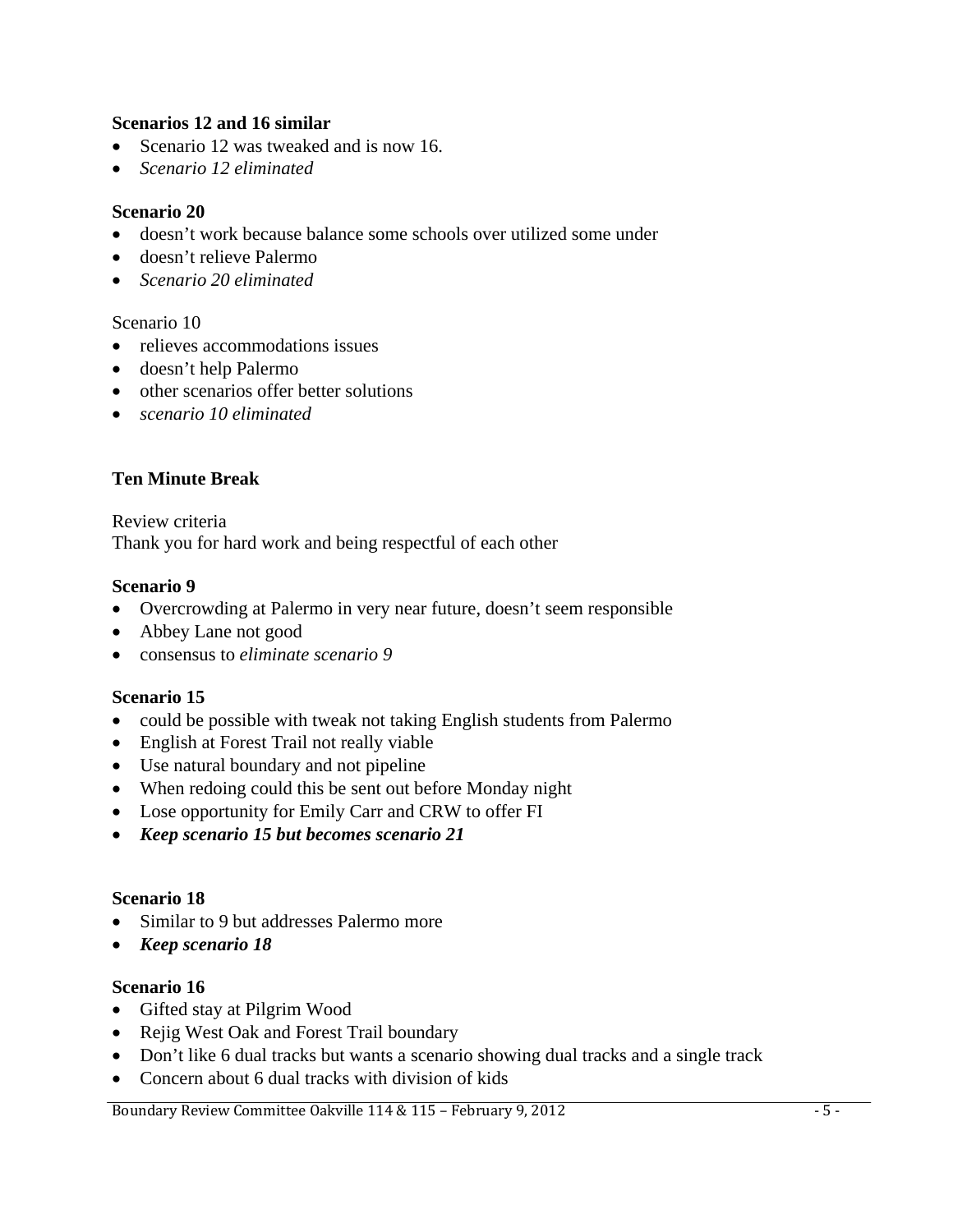- Flip side, kids will be at their home/neighbourhood school
- FI numbers at Heritage Glen never rise above 200
- *Keep scenario 16*

## **Issues raised by the BRC to be discussed at BRSC:**

- There has been a transparent process, web use, meetings transparent, we have to do our evaluation now
- The rest of Halton has dual track, why should Oakville be different?
- Alton BRC talked of program cost and then an extra FI program turned down.
- At staff level we look at financial side and long term costs and program viability
- Will the tight timeline be considered when suggestion goes to the Board?
- Parent what we have to make clear on Monday, we came to make long term solutions. This BRC is unprecedented because of timeline. Done best. We want responsible program, and for communities to get along,
- The tweak on 15 will be done for Monday. Not others.
- Forest Trail parents feel that there will be a strong push on Monday for single track schools. Heritage Glen doesn't want to be dual. Do we have numbers that make sense?
- K. Bateman Olmstead said some of these children have moved 2 and 3 times. When thinking about moving kids, please think about this. Number of moves have to be taken into consideration.
- Oakville is offering single track except at Palermo and James W Hill, which is dual track with no options to go south to E.J. James
- If we had opened dual track schools in 2003 we wouldn't be here now.

J. Blackwell asked for consensus that BRC is comfortable with taking these 3 scenarios to the community on Monday – **scenario 21 (15 tweaked), scenario 16 and scenario 18. Agreed.**

- you have no idea how we appreciate the headaches you have had
- walked through Monday night
- Q. Why not do it as a town hall?
- A. Open mike is 2 fold, takes too long, and the passion sharing feelings can anger others and create divisions, political statements and dictatorial statements. Public has opportunity for